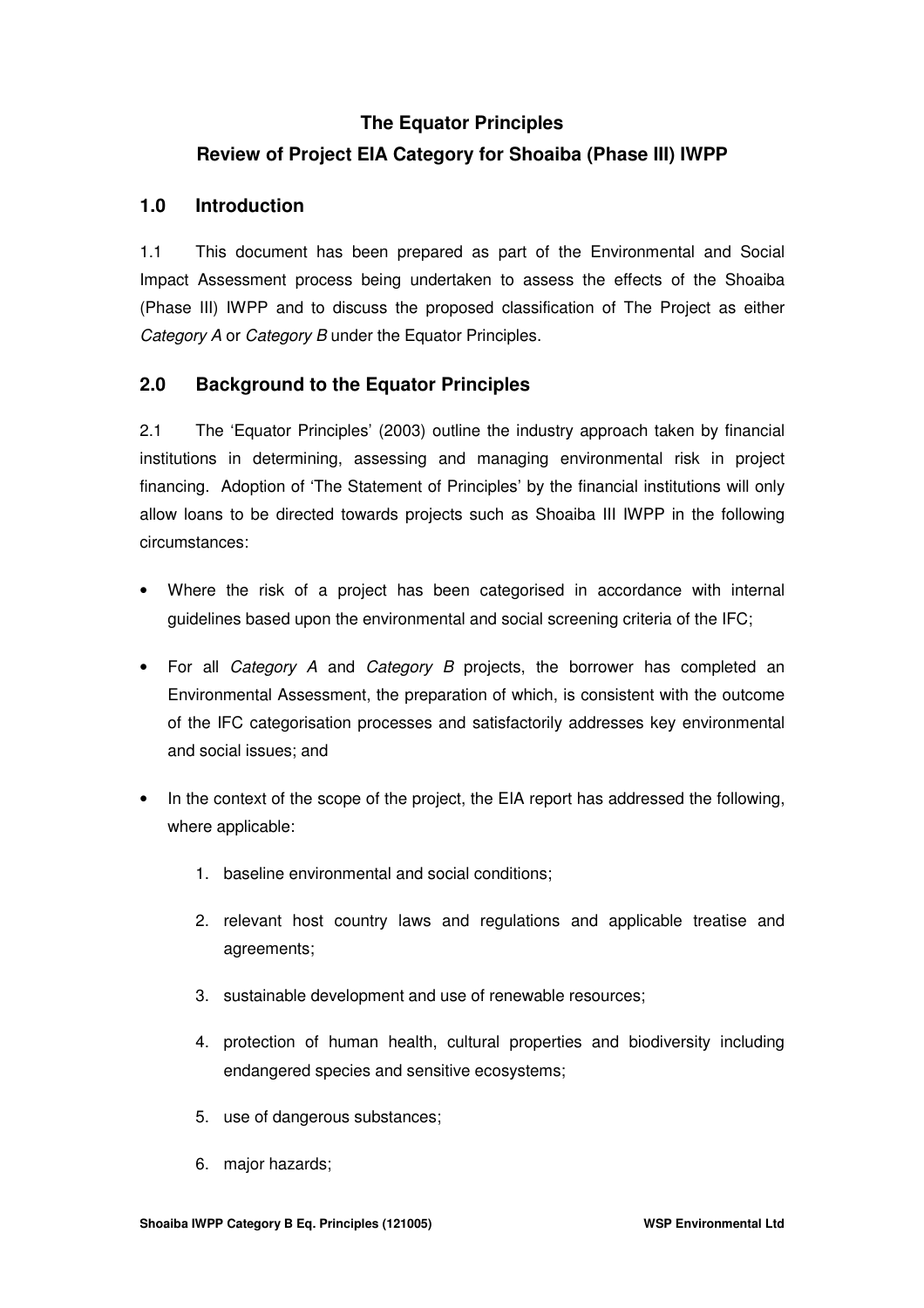- 7. occupational health and safety;
- 8. fire prevention and life safety;
- 9. socioeconomic impacts;
- 10. land acquisition and land use;
- 11. involuntary resettlement;
- 12. impacts on indigenous peoples and communities;
- 13. cumulative impacts of existing projects, the proposed project and anticipated future projects;
- 14. participation of affected parties in the design, review and implementation of the project;
- 15. consideration of feasible environmentally and socially preferable alternatives;
- 16. efficient production, delivery and use of energy; and
- 17. pollution prevention and waste minimisation, pollution controls (liquid effluent and air emissions) and solid and chemical waste management.

# **2.0 Project Brief and Environmental Scoping**

3.1 There is a mandatory requirement stated within the technical guidance from the RFP that the EIA is to be based on European Union or World Bank Procedures. On this basis, a new power station would be defined under '*Schedule I' of the UK Environmental Impact Assessment Regulations (amended 1999)* requiring a mandatory EIA in support of the planning submission, assessing all relevant environmental issues on a similar basis to the World Bank procedures and Equator Principles.

3.2 At this stage of the EIA process it is recognised that in the absence of appropriate mitigation measures including pollution abatement technologies, the Shoaiba Phase III IWPP would have significant environmental impacts. However it is proposed to provide the best practicable technology and appropriate mitigation measures in relation to atmospheric emissions, cooling water and other effluents and solid waste disposal, including fly ash.

3.3 On the basis of the environmental scoping study, consultations, preliminary baseline and desktop study, resulting in the Interim Report (5 September 2005), the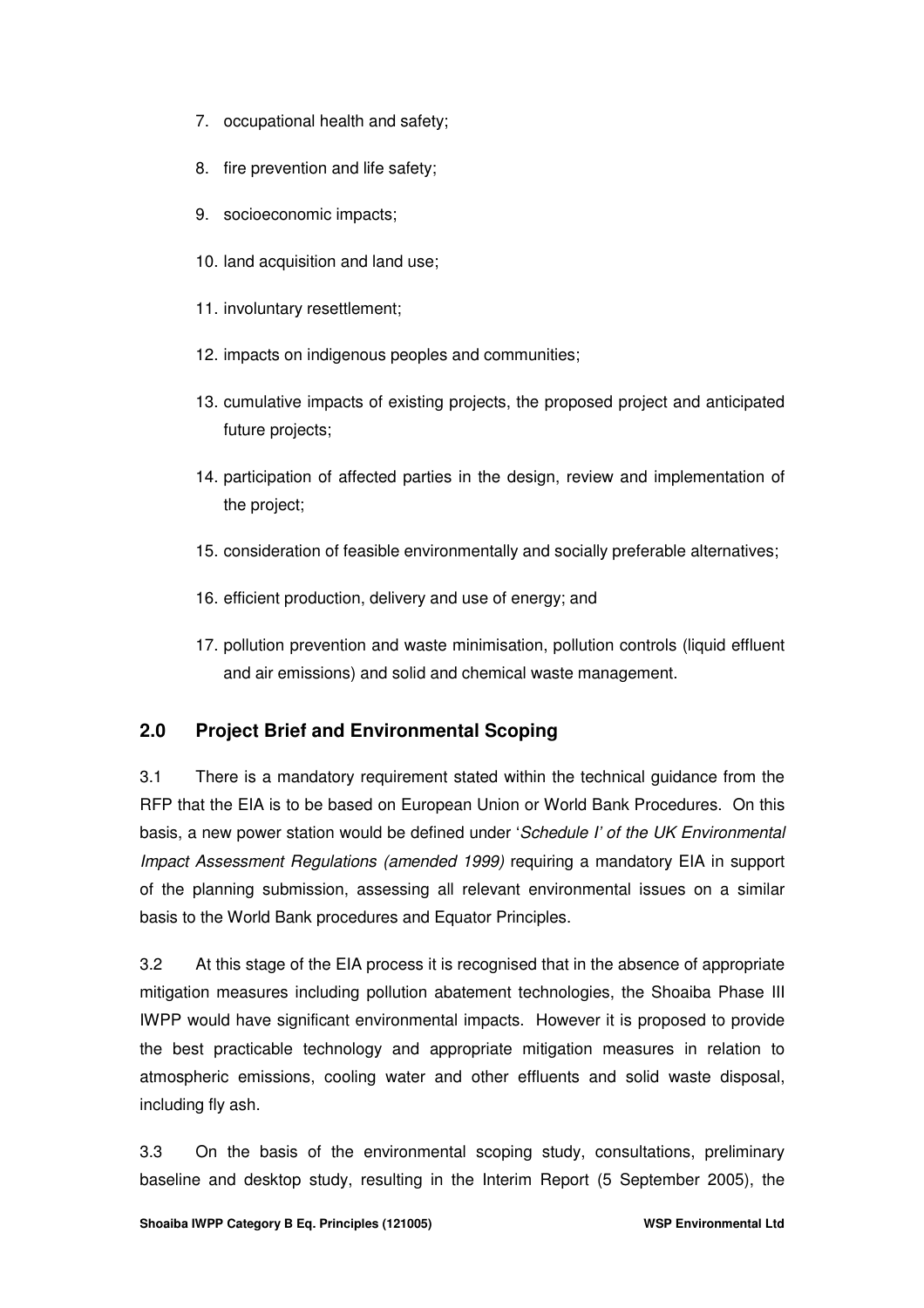categorisation of the project under the Equator Principles has been proposed as *Category B*. Following the recent completion of the required baseline surveys and the intermediate stage of model predictions being undertaken for the EIA, this report now considers the project categorisation under the Equator Principles relying in part on unpublished material that will form part of the final ESIA documentation.

# **3.0 Equator Principles - Category A and B Requirements**

4.1 The *Category A* principle classification criteria refer to significant adverse environmental impacts affecting sensitive sites, or diverse impacts, or they are unprecedented.

4.2 The IWPP site cannot be described as a wholly sensitive location as it is largely on a *brownfield* location, set aside for industrial development, in an area isolated from cities, towns and villages. With the exception of the adjacent coral reef which is a sensitive ecosystem, the resulting environmental impacts cannot justifiably be described as diverse and these are not unprecedented as there are two existing SWCC power and desalination plants at Shoaiba, the most recent of which was commissioned approximately 2 years ago. In addition there is a further large SEC power plant within 5km, with a second expansion plant which is currently under construction.

4.3 A *Category B* project is defined as those where the potential adverse environmental impacts on human populations, or environmentally important areas, are less adverse than those of *Category A* projects. The Shoaiba impacts are generally site specific (*Category B*) and few of them are irreversible while mitigation can be more readily designed than *Category A* projects.

#### 4.4 The Shoaiba IWPP will result in few, if any, "Sensitive Impacts"

(i.e. Category A criteria) because the project impacts are largely reversible and:

- o do not affect vulnerable groups;
- $\circ$  do not affect ethnic minorities;
- o do not involve involuntary displacement/resettlement; and
- o do not affect significant cultural heritage sites.

4.5 The assessment of the IWPP will consider both positive and negative effects although there are no feasible alternatives to providing the much needed additional power and water to Jeddah and Mecca without acquiring new sites and extensive infrastructure facilities which already exist at Shoaiba. In addition a "without project" scenario cannot be practically considered when the requirement for additional water and